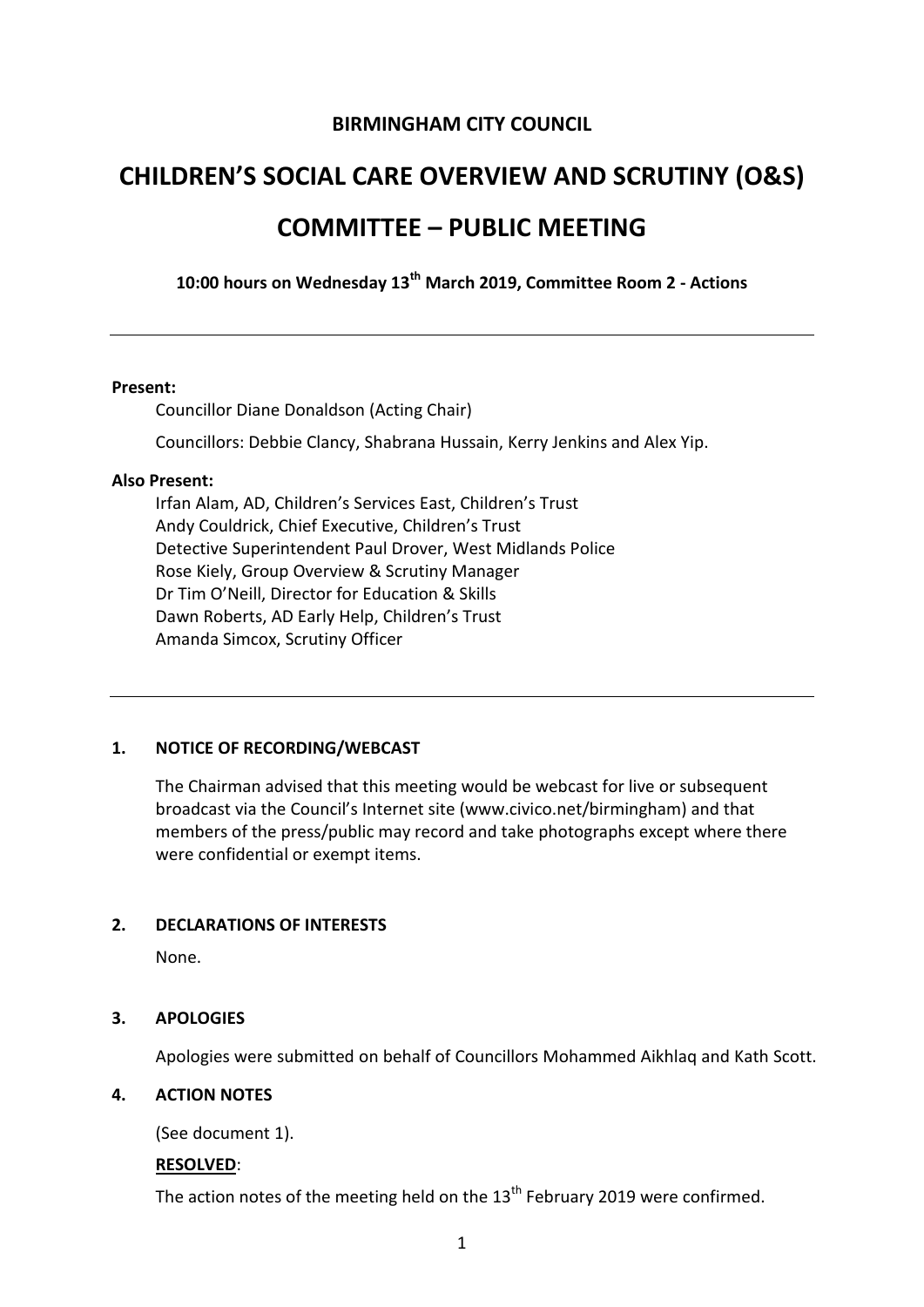## **5. CONTEXTUAL SAFEGUARDING**

(See documents 2 and 3 (amended document).

Dr Tim O'Neill, Director for Education & Skills; Andy Couldrick, Chief Executive, Children's Trust, Dawn Roberts, AD Early Help, Children's Trust; Irfan Alam, AD, Children's Services East, Children's Trust and Detective Superintendent Paul Drover, West Midlands Police attended for this item.

In discussion, and in response to Members' questions, the following were among the main points raised:

- They are in a stronger place than they were, however, contextual safeguarding is fast moving and they have further to go, for instance they need to be better and faster at sharing intelligence.
- There is a collective responsibility to manage risks to young people.
- The partnership moved to a new localities based arrangement specifically for CSE last year and there is a partnership forum based in three localities in Birmingham that align to the Children's Trust and Policing areas.
- There is a Police Intelligence Analyst, who is based at the Multi Agency Safeguarding Hub (MASH).
- Child Sexual Exploitation (CSE) is a hidden crime similar to DV and officers anticipate that the numbers will go up as awareness increases.
- Each area has a CSE Operational Group (COG) that links into wards and the locality.
- The gender gap for CSE is not unique to Birmingham.
- Reasons are multifaceted as to why young people carry knives and the latest information, including the short term funding they have received for youth interventions, can be brought to the committee as part of the Youth Justice Plan report in June 2019.
- They are working on an action plan with regards to having a clear process on how they are going to engage with communities and this can be discussed at a future committee meeting.
- In response to the question regarding there being a disconnect between local politicians and schools, the Director for Education & Skills stated he will look into how the service can work as a broker and an enabler.
- Members were concerned regarding the lack of preventative measures and with funding being short-term or one-offs and they were informed that officers are looking at the whole youth offer.
- Members agreed that the outstanding recommendation from the Children Missing from Home and Care Inquiry (recommendation 2 – Develop an overarching strategy for missing children so responsibilities are clear and understood, risk is managed well, especially for looked after children and persistent runaways, information is shared effectively and appropriate support is in place for children and families) is assessed as being achieved and Members can request further updates if needed.
- A report on FGM to be discussed at the April committee meeting and the Police stated they could contribute to the report.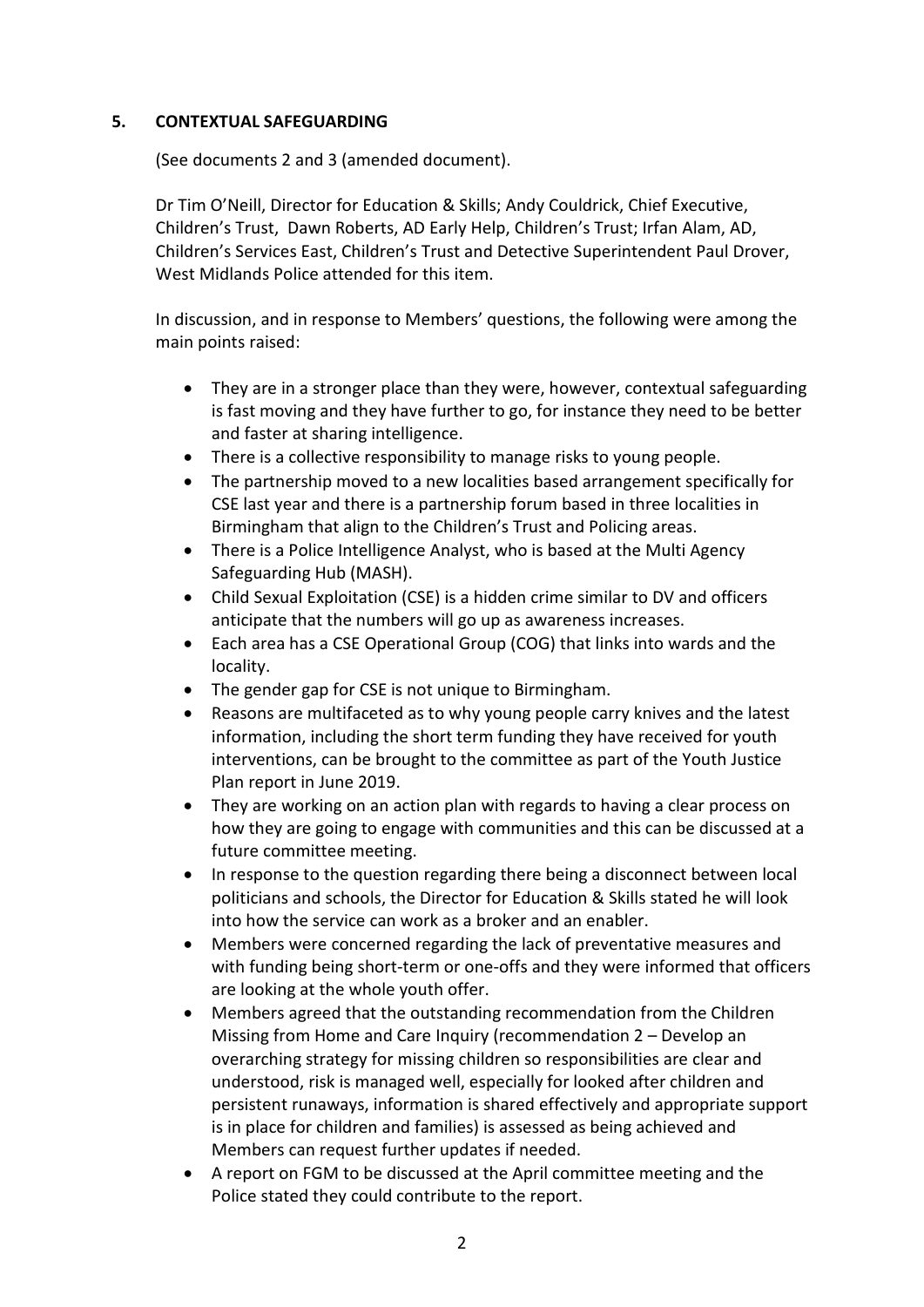## **RESOLVED:**

The Committee noted the update on contextual safeguarding and:

- Recommendation 2 from the Children Missing from Home and Care Inquiry was assessed as being achieved.
- A report on FGM can be discussed at the  $17<sup>th</sup>$  April 2019 committee meeting.

## **6. BIRMINGHAM CHILDREN'S TRUST DEVELOPMENT PLAN 2019/20**

(See document 4).

Andy Couldrick, Chief Executive, Children's Trust and Dr Tim O'Neill, Director for Education & Skills attended for this item.

- This plan aims to be the single plan containing all the Trust's development intentions going forward.
- It focuses on the six elements identified for areas of improvement from the Ofsted inspection 2018 and also incorporates areas that the Trust know need to be brought forward.
- The development plan has been to the Council's Management Team, is on route to Cabinet and it will be going through the Trust's governance - it was considered yesterday by the Trust Board and it will be an appendix to the Trust's refreshed Business Plan.
- The plan will be iterative and will go monthly to the Operational Commissioning Group, which is the vehicle for the commissioner to hold the Trust to account for progress.
- As for keeping scrutiny informed of progress, the frequency is to be determined and it was suggested that it could be discussed at a committee meeting, on route to either the monthly Operational Commissioning Group meetings or the quarterly Children's Trust Partnership Governance Group meetings.
- Scrutiny can also identity issues that are not already in the plan.
- They are working on bespoke action plans for adoption and fostering and these can be discussed at the April committee meeting.
- Members were keen for this plan to be filtered down and understood by staff. The Chief Executive stated this would include conversations at all team meetings and they will also use various other methods.

## **RESOLVED**:

The update was noted and

• The bespoke action plans for adoption and fostering can be discussed at the April committee meeting.